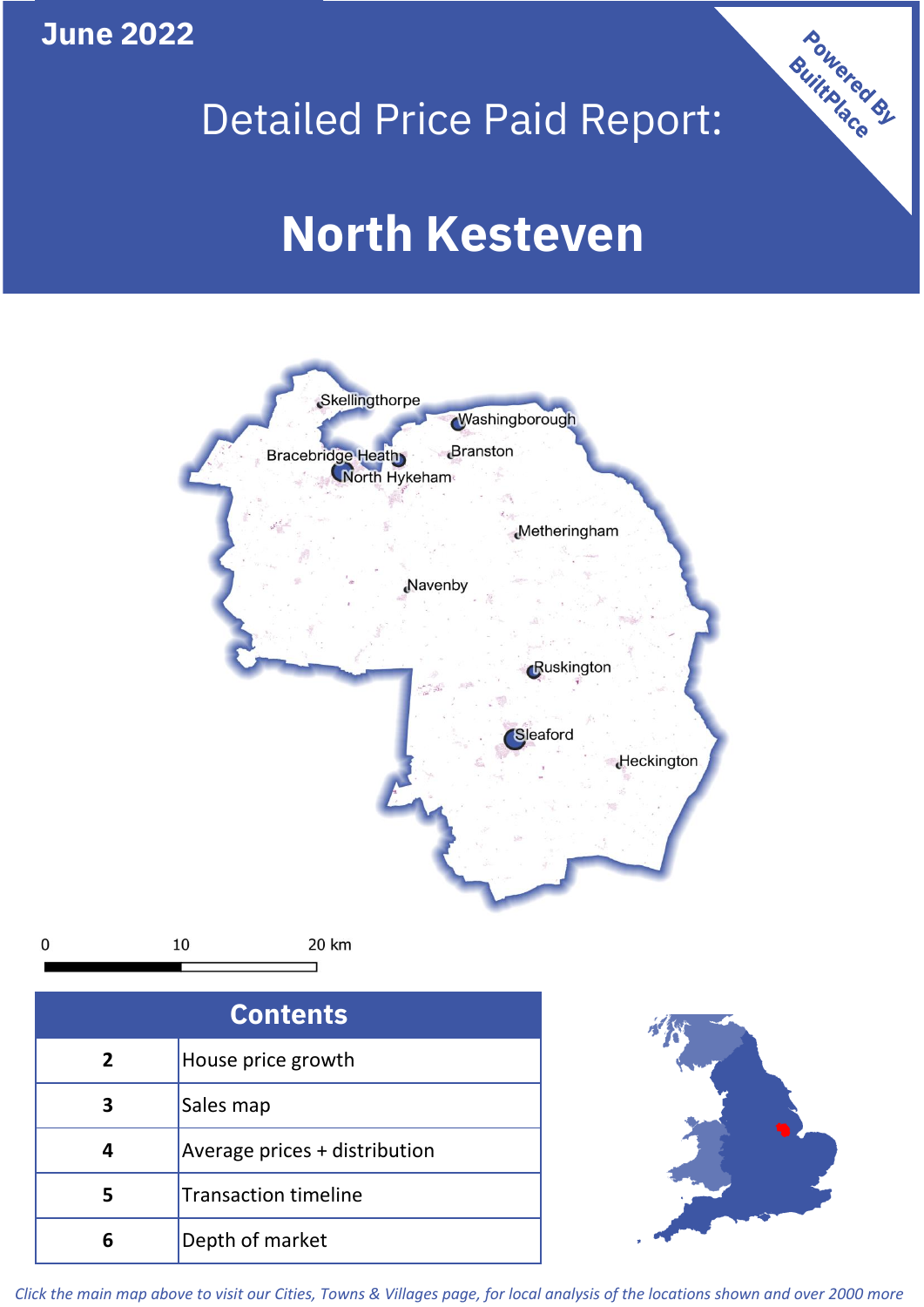#### **Headline Data**

|                     | <b>Current level</b> | 3 month | <b>Annual</b> | 5 year  | 10 year |
|---------------------|----------------------|---------|---------------|---------|---------|
| <b>House prices</b> | £251,824             | 1.6%    | 11.6%         | 32.3%   | 71.3%   |
| <b>Transactions</b> | 2,250                | $-9.3%$ | 16.1%         | $-8.7%$ | 39.0%   |

### **House Price Growth (April 2022 data)**

#### *Annual Change in House Prices*



House prices in North Kesteven grew by 11.6% in the 12 months to April 2022 (based on 3-month smoothed data). By comparison national house prices grew by 10.7% and prices in the East Midlands grew by 11.6% over the same period.

North Kesteven house prices are now 50.9% above their previous peak in 2007, compared to +50.1% for the East Midlands and +52.9% across England.



#### *Year-To-Date Change in House Prices, December to April*

Local prices have grown by 3.1% in 2022 so far, compared to growth of 3.0% over the same period last year.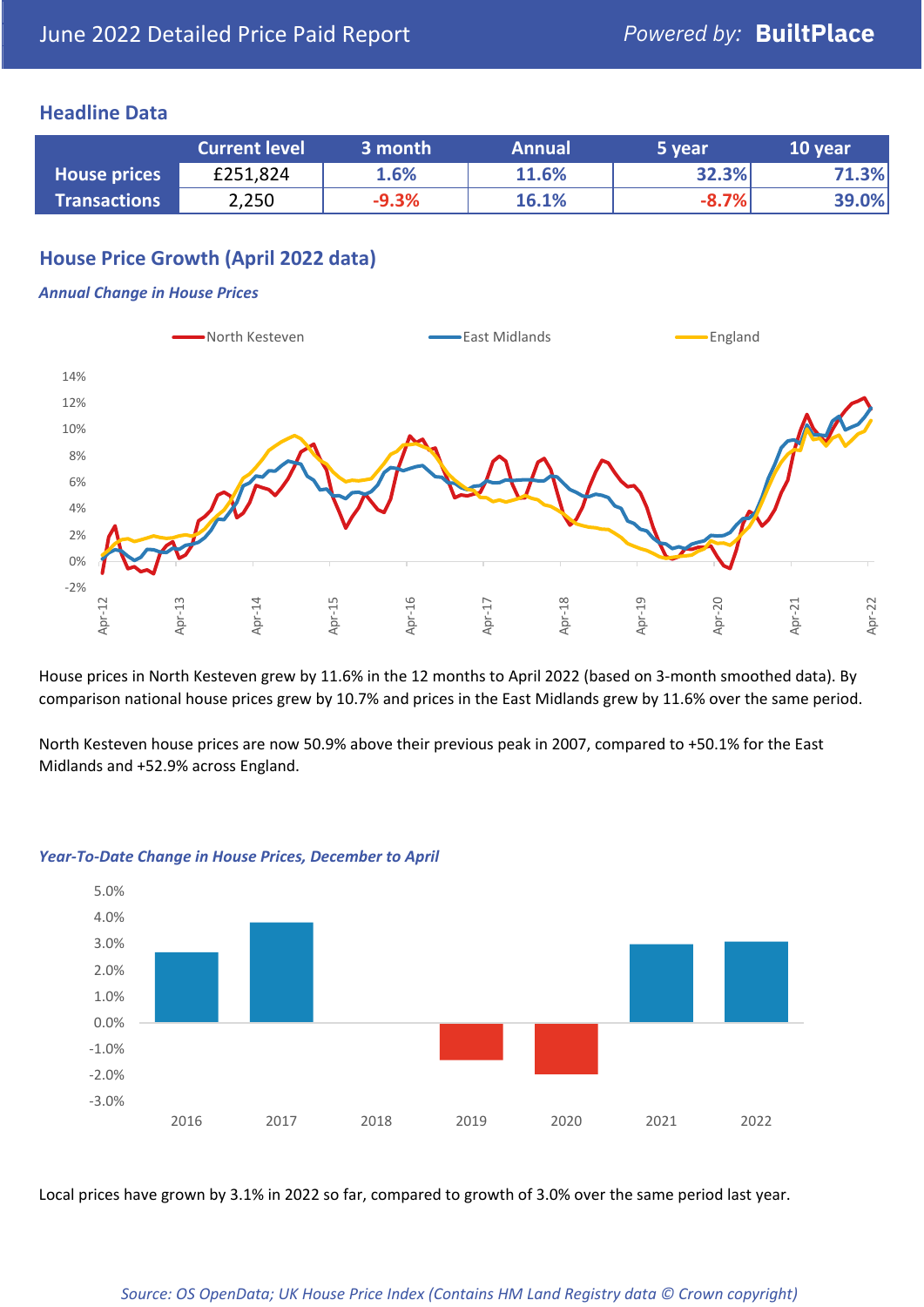### **House Price Map**

#### *12 months to April 2022*



*Each point is one postcode, coloured by the average value relative to all sales in this local authority (price bands are LA-specific quintiles).*

### **Map Key**

| Min      | <b>Max</b> |                            |
|----------|------------|----------------------------|
| Up to    | £165,000   | 1st quintile / lowest 20%  |
| £165,000 | £202,000   | 2nd quintile               |
| £202,000 | £247,000   | 3rd quintile               |
| £247,000 | £317,000   | 4th quintile               |
| £317,000 | and over   | 5th quintile / highest 20% |
|          |            |                            |

*Source: OS OpenData; UK House Price Index (Contains HM Land Registry data © Crown copyright)*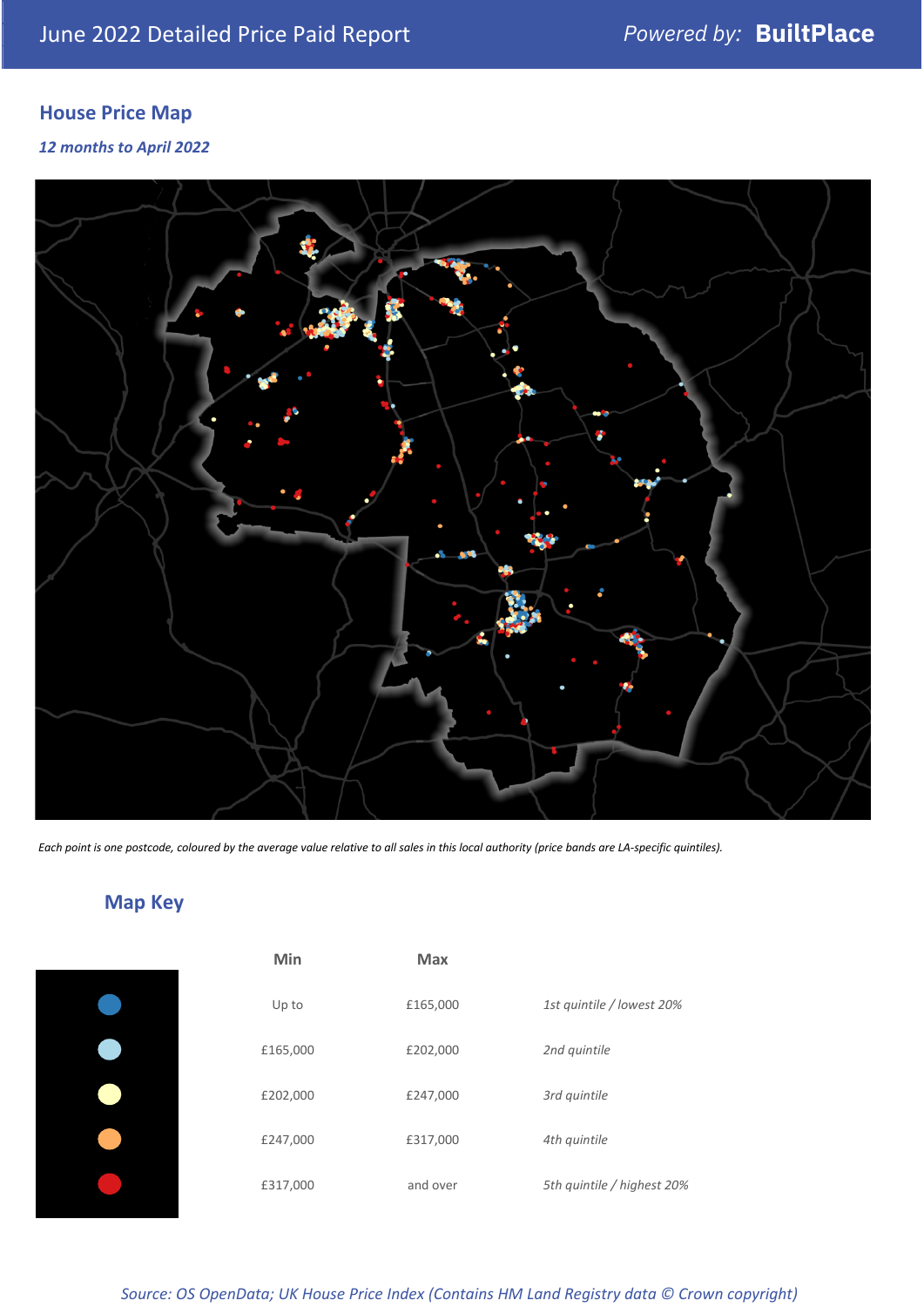### **Average House Price by Property Type**

#### *12 months to April 2022*



|                 | <b>New</b>           | <b>Second hand</b> |  |
|-----------------|----------------------|--------------------|--|
| <b>Flat</b>     | No recorded<br>sales | £120,472           |  |
| <b>Terraced</b> | £164,995             | £172,985           |  |
| Semi-detached   | £192,469             | £195,837           |  |
| <b>Detached</b> | £320,403             | £302,157           |  |

#### **House Price Distribution by Year**

*All properties, by price band and calendar year (2020 = year to date)*

|                    | 1997 | 2002 | 2007 | 2012 | 2017 | 2019 | 2020 |
|--------------------|------|------|------|------|------|------|------|
| <b>Under £100k</b> | 94%  | 60%  | 5%   | 13%  | 6%   | 2%   | 2%   |
| £100-200k          | 6%   | 36%  | 71%  | 64%  | 53%  | 38%  | 35%  |
| E200-300k          | 0%   | 4%   | 18%  | 17%  | 30%  | 36%  | 41%  |
| £300-400k          | 0%   | 0%   | 5%   | 4%   | 8%   | 13%  | 13%  |
| £400-500k          | 0%   | 0%   | 1%   | 1%   | 3%   | 7%   | 6%   |
| <b>£500k-1m</b>    | 0%   | 0%   | 0%   | 1%   | 1%   | 4%   | 2%   |
| £1-2m              | 0%   | 0%   | 0%   | 0%   | 0%   | 0%   | 0%   |
| <b>Over £2m</b>    | 0%   | 0%   | 0%   | 0%   | 0%   | 0%   | 0%   |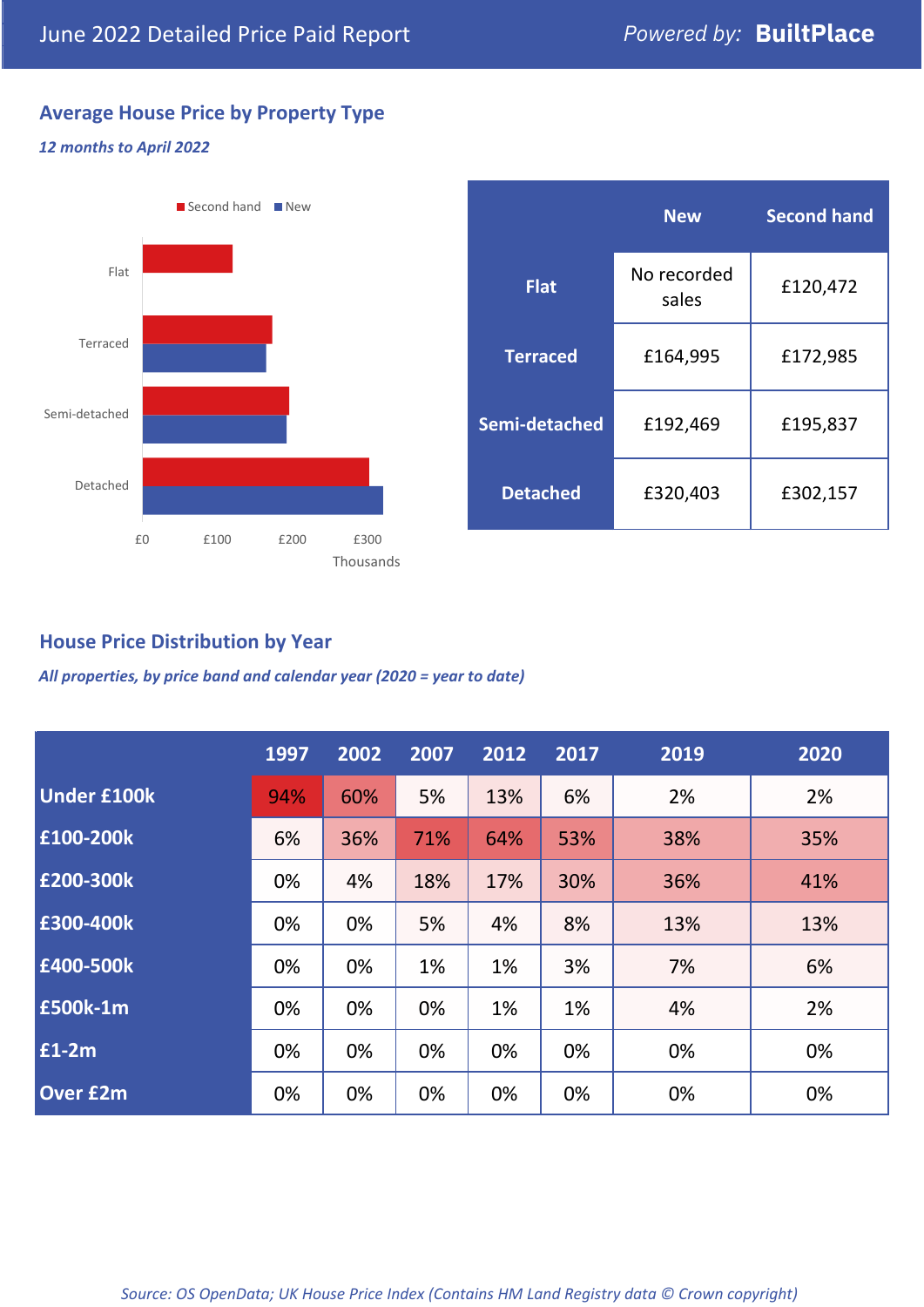### **Transactions (February 2022 data)**

*Annual Transactions, Indexed (2001-05 average = 100)*



There were 2,250 transactions in North Kesteven during the 12 months to February 2022. This is 78% of the average from 2001-05 and suggests activity is below pre-downturn levels.

Transactions in North Kesteven have grown by 0.4% since 2014, compared to changes of -8.0% for East Midlands and - 7.7% for England.



#### *Cash and New Build Sales as % of Total, by Year*

*Note: The data on this page EXCLUDES transactions identified as transfers under a power of sale/repossessions, buy-to-lets (where they can be identified by a mortgage), and transfers to non-private individuals - i.e. it comprises only Land Registry 'A' data.*